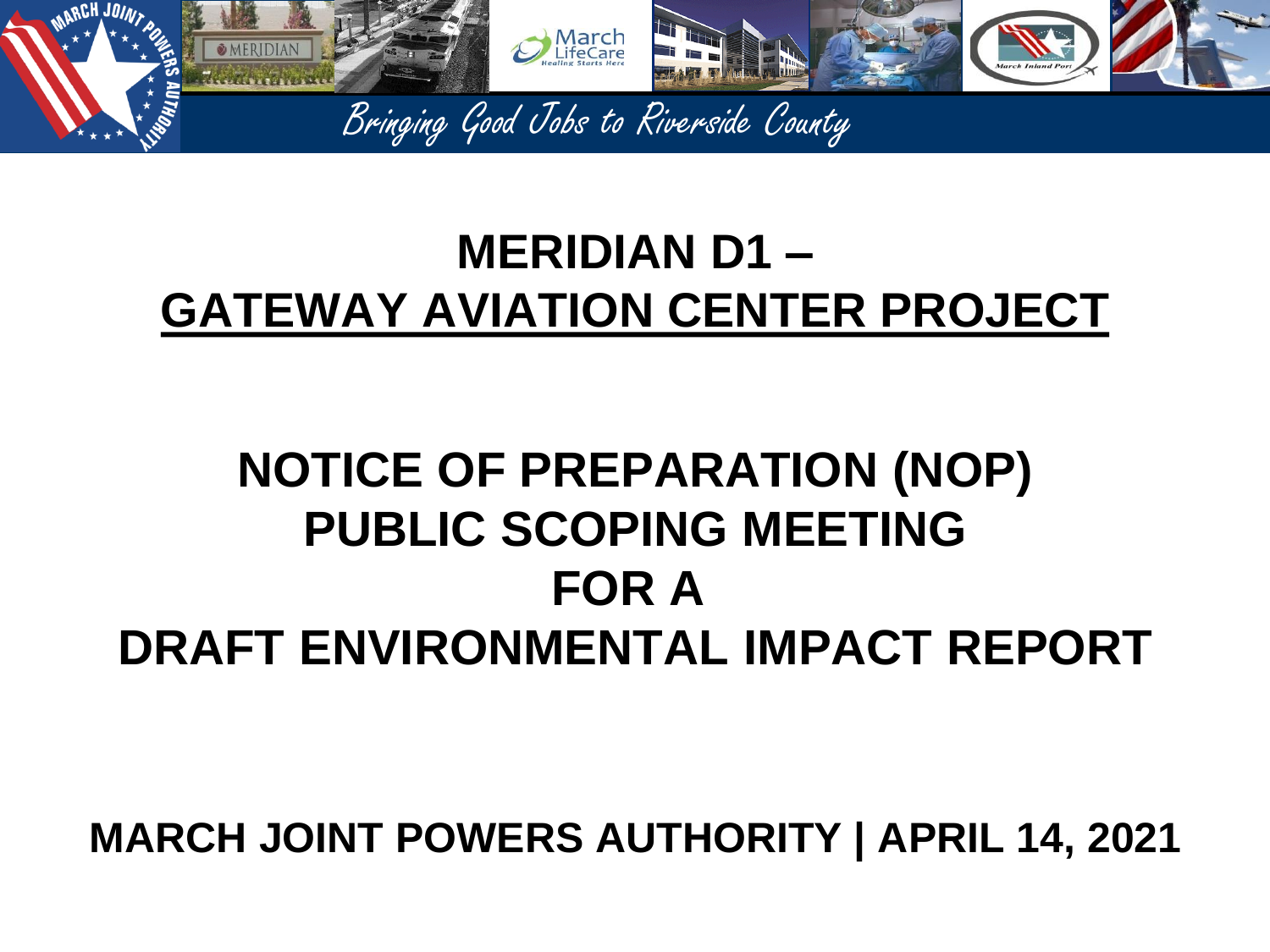

### INTRODUCTIONS AND ROLES

#### Lead Agency

- $\triangleright$  March Joint Powers Authority
	- Mat Evans, Planning Director
	- Jeffrey Smith, Principal Planner
- **Applicant**
- Meridian Park D-1, LLC

**ØMERIDIAN** 

- Timothy Reeves, Lewis Retail Centers
- **Environmental**
- $\triangleright$  Dudek
	- Wendy Worthey, Senior Project Manager
	- Andrew Capobianco, Environmental Analyst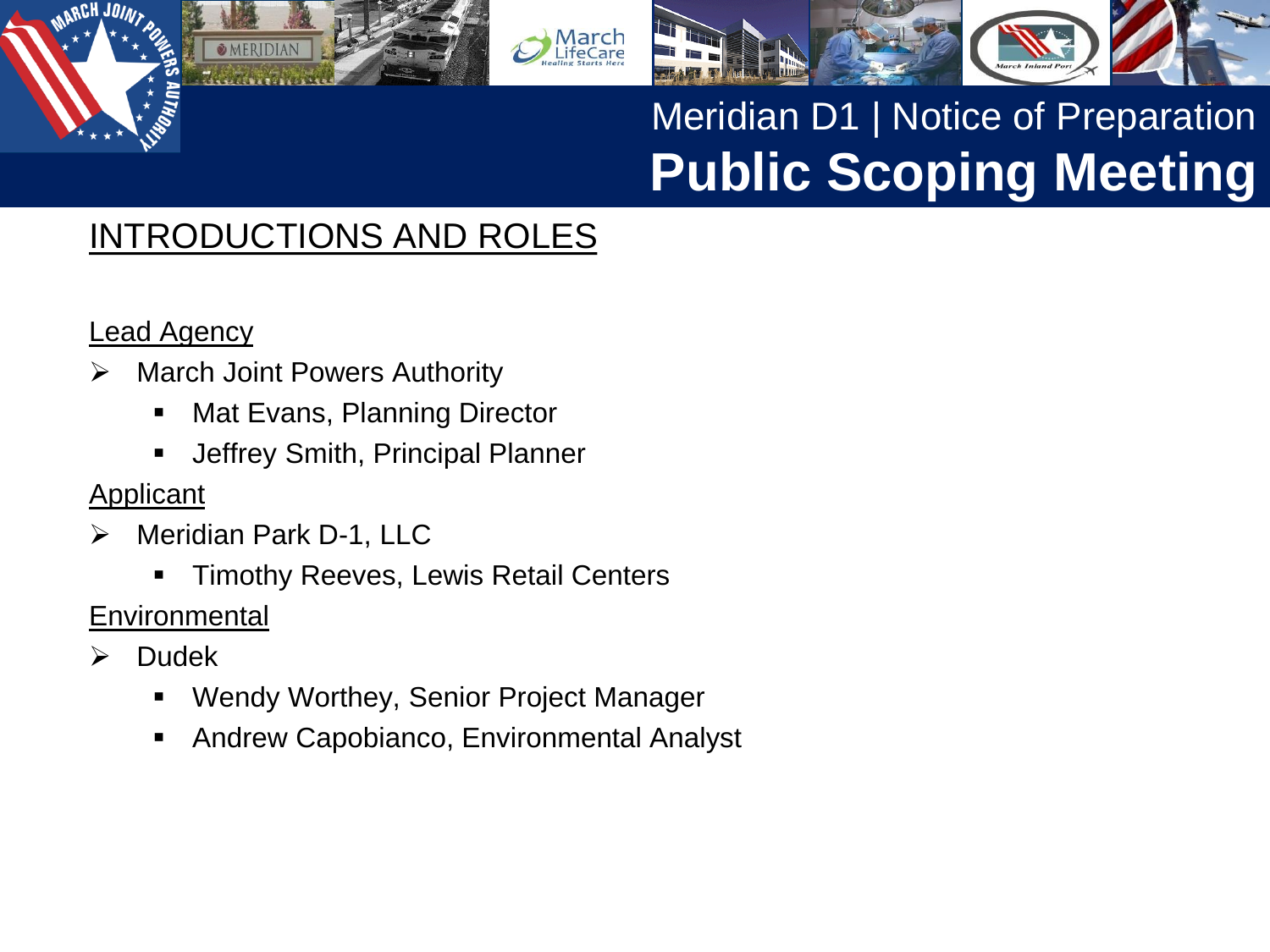

#### SCOPING MEETING AGENDA

California Environmental Quality Act (CEQA) Overview | Purpose of the Scoping Meeting

⁄larch

- Project Description
	- Project Location

**ØMERIDIAN** 

- Existing Conditions
- **Air Cargo Component**
- Off Site Component
- $\triangleright$  Project Operations | Requested Approvals and Entitlements
- $\triangleright$  Proposed Environmental Topics for the Environmental Impact Report (EIR) | Technical Studies to Support Environmental Analysis
- Environmental Thresholds to be Evaluated | Alternatives and Cumulative Analysis
- CEQA Process / Schedule | Opportunities for Public Input
- $\triangleright$  NOP Scoping Comments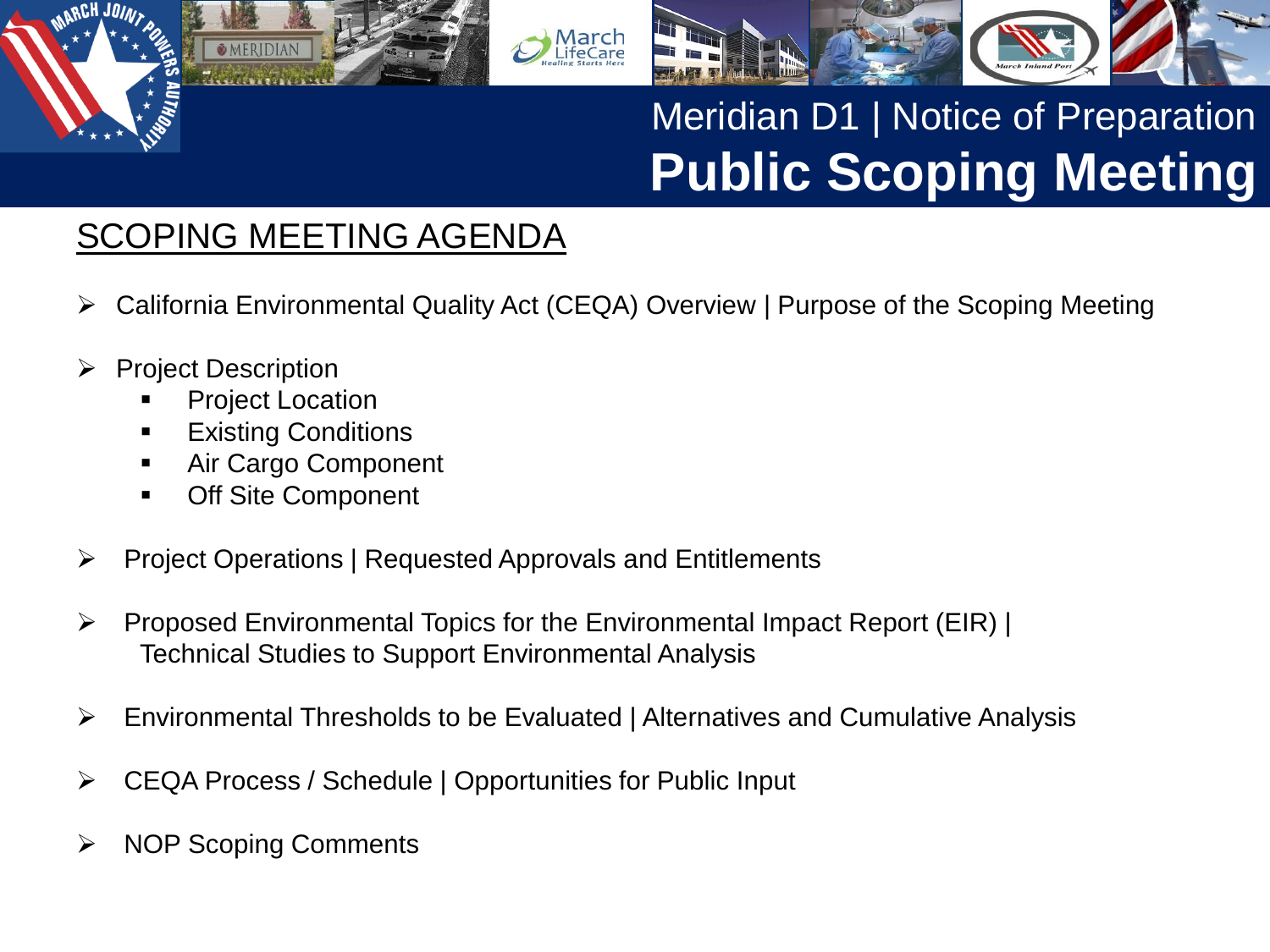

### CEQA OVERVIEW

**ØMERIDIAN** 

- State requirement for projects requiring discretionary approval to be evaluated for potential environmental impacts and inform decision makers and the public about the potential impacts
- $\triangleright$  Identify feasible ways to avoid or reduce potential significant environmental impacts

larch

 $\triangleright$  Provide an opportunity for the public and local/regional/state agencies to comment on the environmental issues that are evaluated

#### PURPOSE OF SCOPING MEETING

- To provide a background of the project and a project description
- $\triangleright$  To provide a basic outline of the CEQA process
- $\triangleright$  To identify potential environmental issues to be further analyzed in the Draft Environmental Impact Report (EIR)
- $\triangleright$  To allow for the public to provide feedback pertaining to the proposed scope of the Draft EIR and solicit comments on the scope of the environmental analysis.
- $\triangleright$  It is not the purpose of this scoping meeting to discuss whether the project should or should not be approved; no action on the project will be taken at this scoping meeting.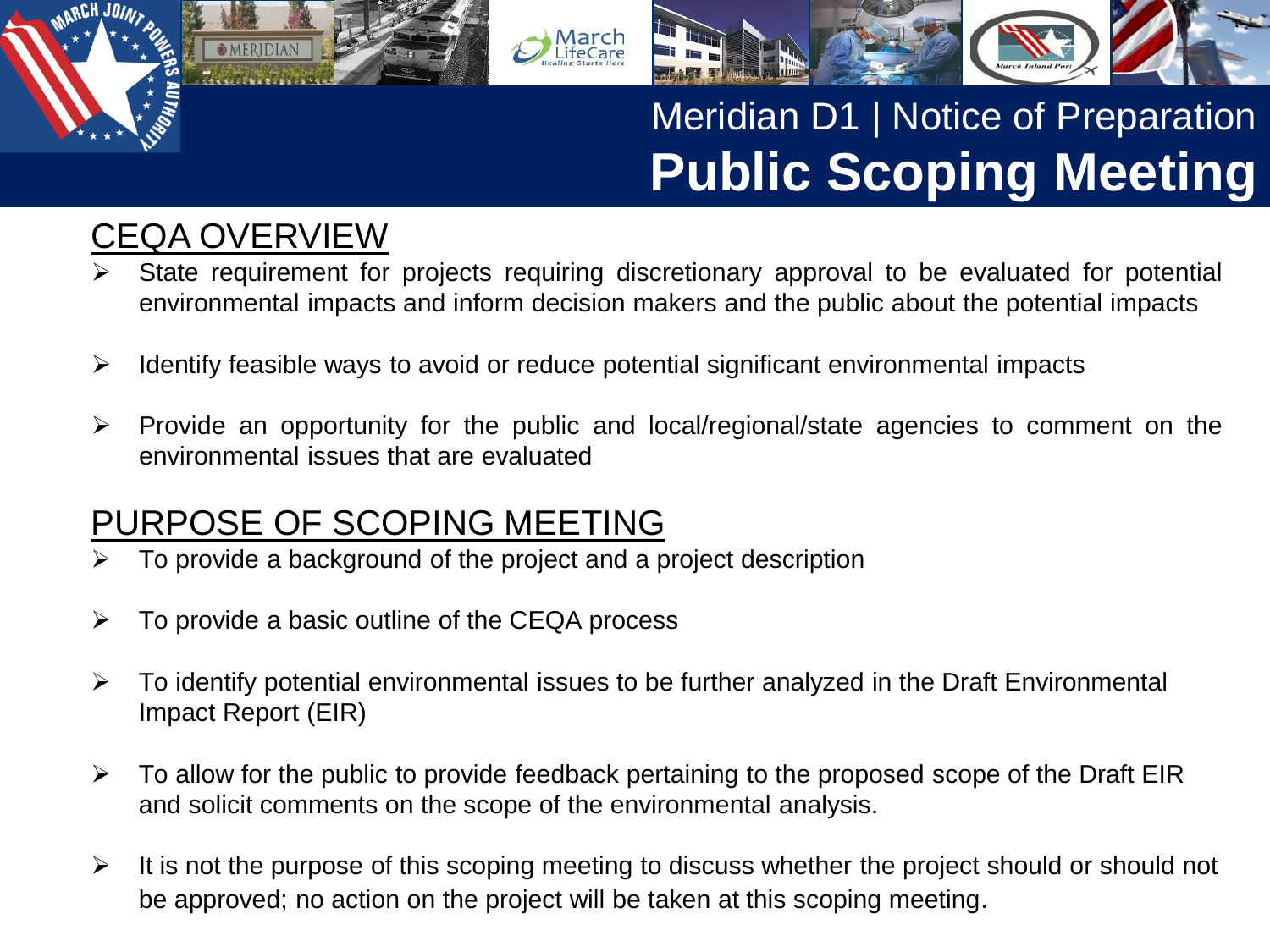### PROJECT DESCRIPTION

**MERIDIAN** 

Project Location

- $\triangleright$  Southeastern portion of the March JPA planning area; Unincorporated Riverside **County**
- Comprises a total of 88 acres
	- 64 Acres within March JPA
	- 23 acres within March Air Reserve Base (March ARB)

March<br>LifeCare

1 acre of right-of-way

#### Existing Conditions

- Majority of the site is vacant/undeveloped land
- $\triangleright$  Existing development: extraction well facilities; vacant fire house; paved taxiway and tarmac areas
- $\triangleright$  Site FT007 (Site 7): 5 burn pit areas (Burn Areas)
- **►** Land Use Designation: Aviation
- Zoning: None

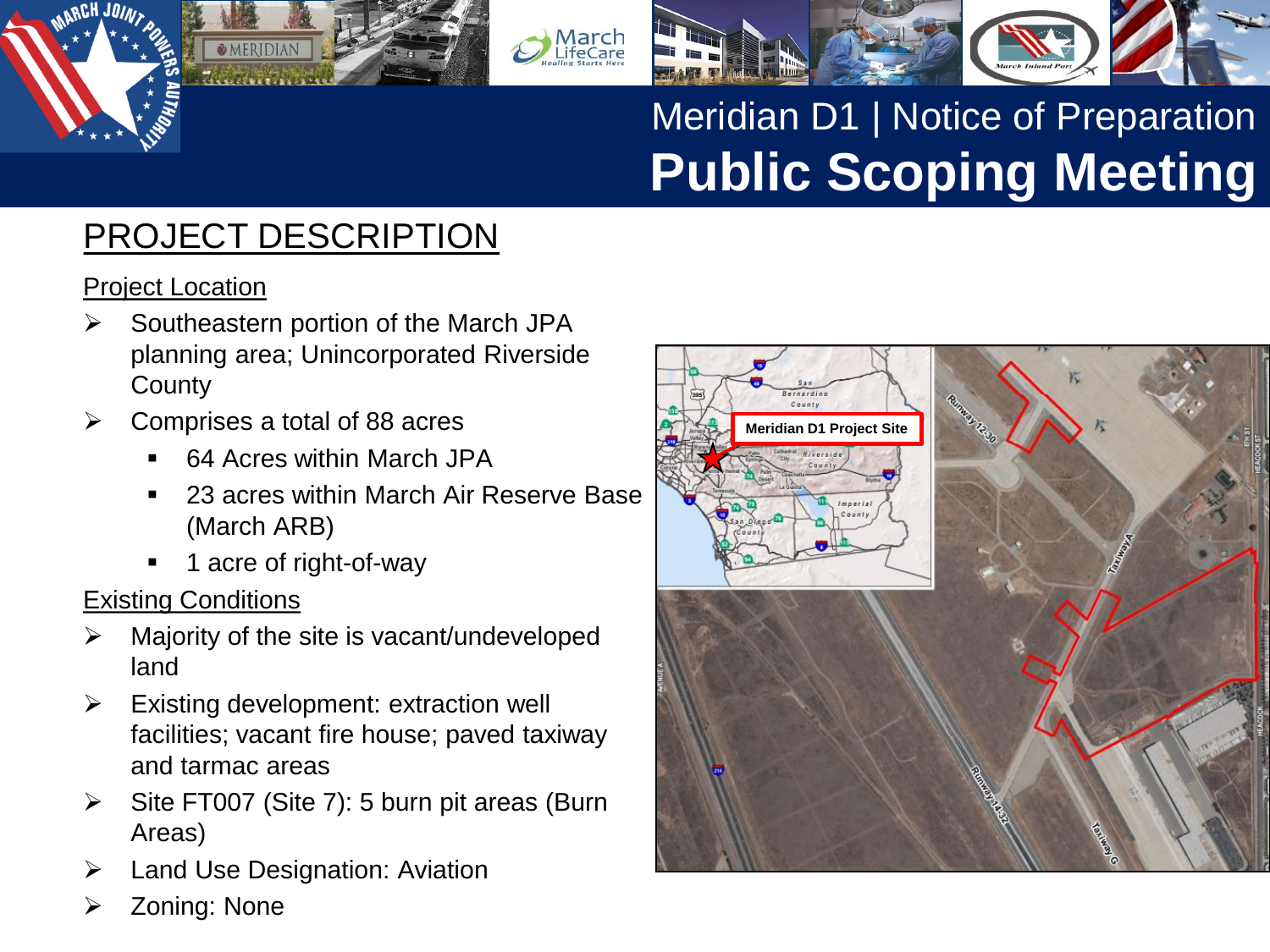### PROJECT DESCRIPTION

#### Air Cargo Center Component

**MERIDIAN** 

- **►** Cargo Building
	- 201,200 square feet
	- 9 grade-level loading doors
	- 42 truck dock positions
- $\triangleright$  Maintenance Building
	- 69,620 square feet
- $\triangleright$  Aircraft Tarmac Expansion and Parking Apron
	- New "Taxilane J" to connect to March Inland Port (MIP) Airport runway
	- Connection of MIP Airport Taxiway G to parking apron
	- 7 aircraft parking gates

#### Off-Site Component

- $\triangleright$  Work Areas 1 through 6 within March ARB
	- Work Area 1: Widening of MIP Airport Taxiway A-C transition
	- Work Area 2: Perimeter patrol road
	- Work Area 3: Storm drain extension
	- Work Area 4: Taxiway A to J transition
	- Work Area 5: Storm drain extension
	- Work Area 6: Realignment of Taxiway A to G transition
- $\triangleright$  Public Right-of-Way
	- Right turn pocket into Project site
	- Install traffic signal at Project entrance
	- Street cut for sewer connection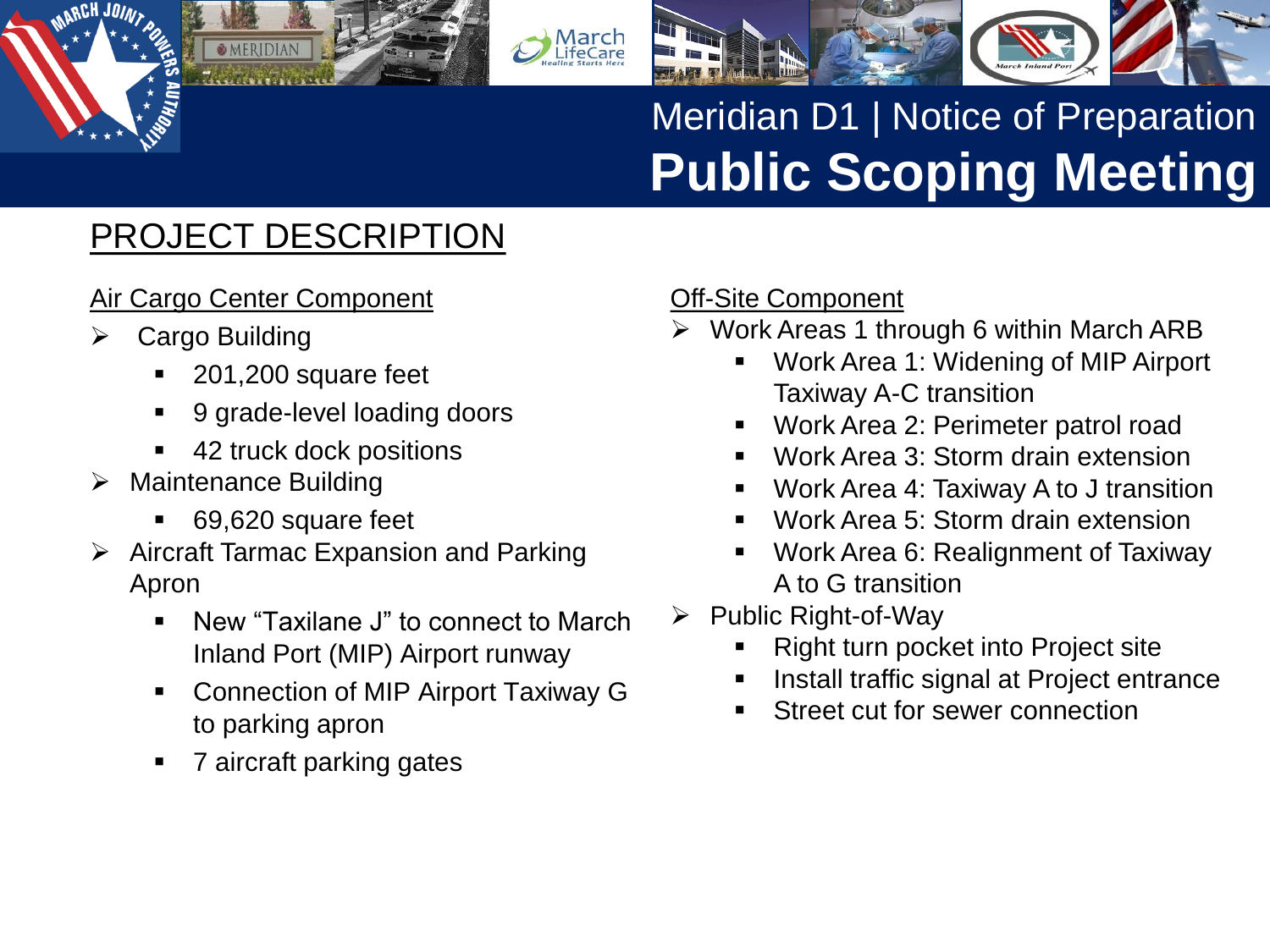

#### SITE PLAN: AIR CARGO CENTER COMPONENT

March<br>LifeCare

HJAA,

**JOINT** 

MERIDIAN

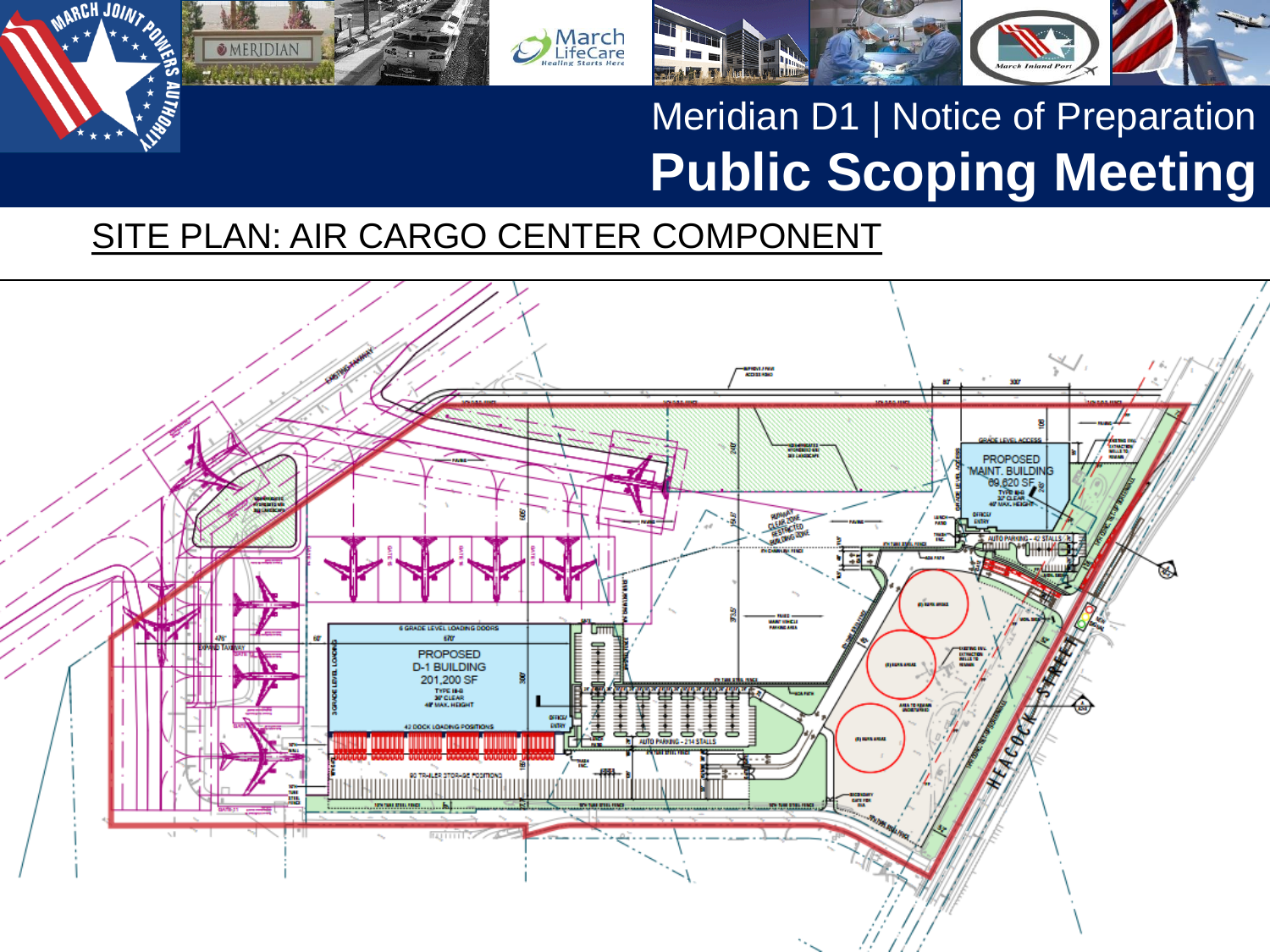#### SITE PLAN: OFF-SITE COMPONENT

MERIDIAN

**ARCH JOINS** 

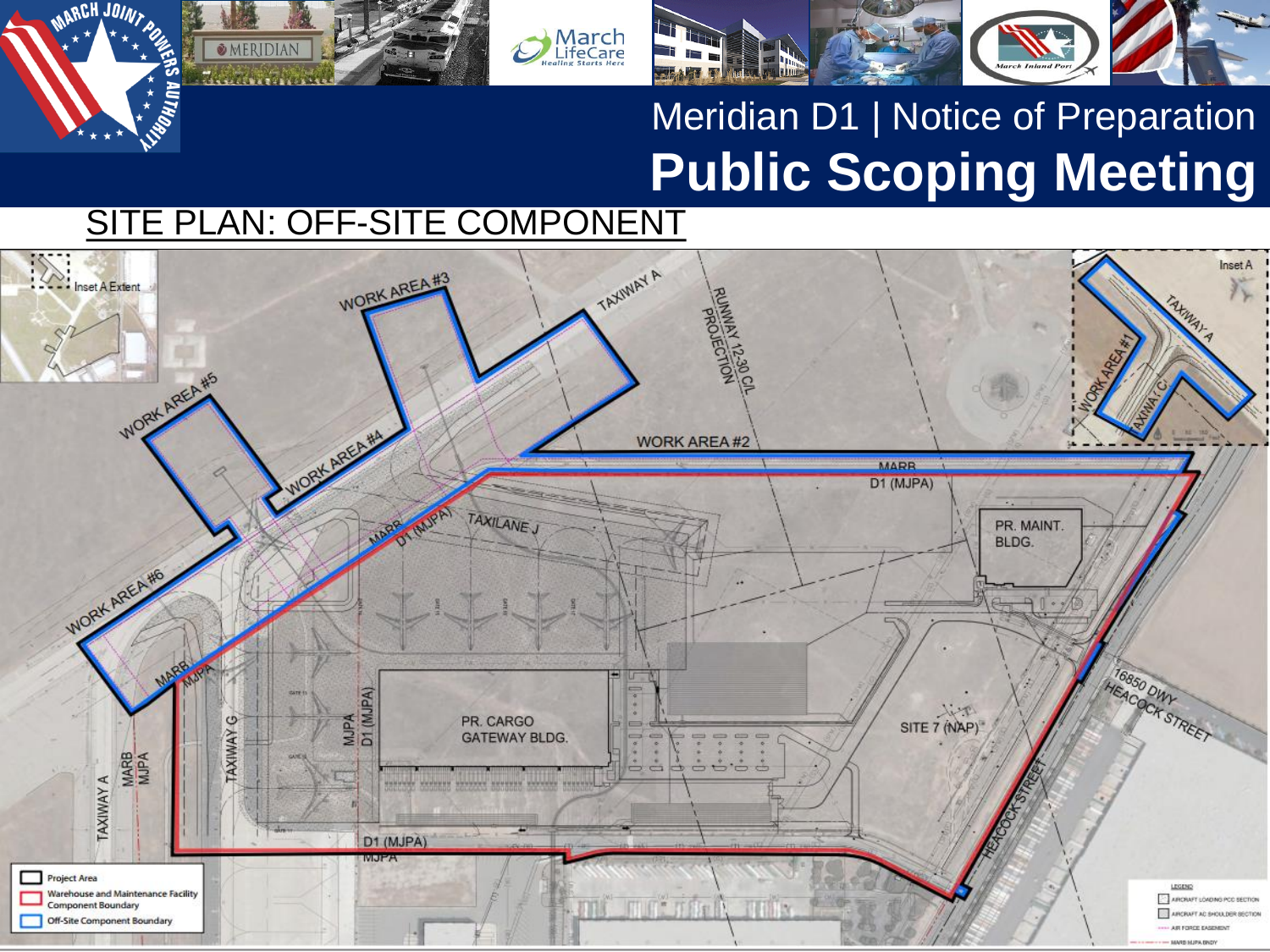

#### PROJECT OPERATIONS

**MERIDIAN** 

- > Flight Operations
	- **Decur 6 days/week; 17 flights per day (average)**
	- **Holiday season** potential increase in operations
	- Maximum annual flights not to exceed operations capacity under Joint Use Agreement

M**arch**<br>LifeCare

- Cargo Distribution and Maintenance Operations
	- Air freight cargo distribution
	- Mobile maintenance made available for aircraft and trucks
	- **Portable wash rack made available for ground support and maintenance** equipment

### REQUESTED APPROVALS AND ENTITLEMENTS

**► Zoning Designation:** 

Approval of a zoning designation of Aviation (AV) for the approximate 64-acre Project site within March JPA land use jurisdiction.

#### $\triangleright$  Plot Plan:

Approval to construct the: cargo building; maintenance building; aircraft parking apron; 90 trailer storage positions; 256 employee parking stalls; expansion of the existing taxiway/tarmac; construction of stormwater facilities; removal of an existing security fence and construction of a new security fence; a signalized entrance onto Heacock Street.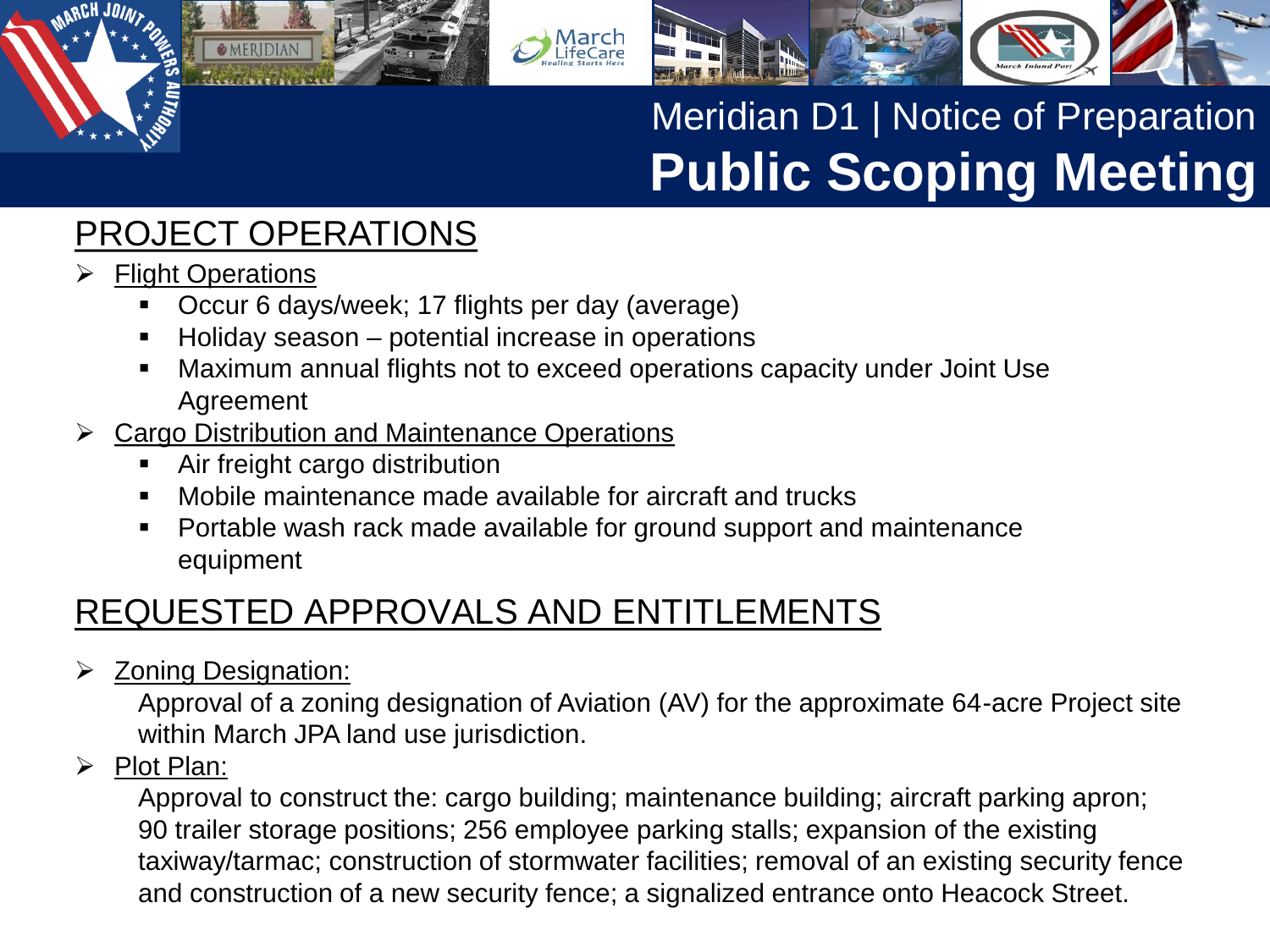### PROPOSED ENVIRONMENTAL TOPICS FOR THE EIR

**March**<br>LifeCare

- $\triangleright$  Aesthetics
- $\triangleright$  Air Quality
- $\triangleright$  Biological Resources

**MERIDIAN** 

- **▶ Cultural Resources**
- $\triangleright$  Energy
- $\triangleright$  Geology and Soils
- **► Greenhouse Gas Emissions**
- Hazards/Hazardous Materials
- $\triangleright$  Hydrology and Water Quality
- $\triangleright$  Land Use and Planning
- Noise
- $\triangleright$  Transportation
- Tribal Cultural Resources
- Utilities and Service Systems

### TECHNICAL STUDIES TO SUPPORT ENVIRONMENTAL ANALYSIS

- $\triangleright$  Air Quality Reports (Ground and Aviation)
- $\triangleright$  Health Risk Assessment
- > Biological Resource Assessment
- **▶ Aquatic Resource Delineation Report**
- **► Historic Resource Report**
- $\triangleright$  Energy Report (Ground and Aviation)
- **▶ Greenhouse Gas Emissions Report (Ground** and Aviation)
- $\triangleright$  Geotechnical Exploration
- **▶ Paleontological Resource Report**
- **▶ Phase I Environmental Site Assessment**
- $\triangleright$  Soil Handling Plan for Site 7
- Hydrology/Drainage Report
- **▶ Water Quality Management Plan**
- $\triangleright$  Noise Reports (Ground and Aviation)
- Transportation (Vehicle Miles Traveled and Traffic Analysis)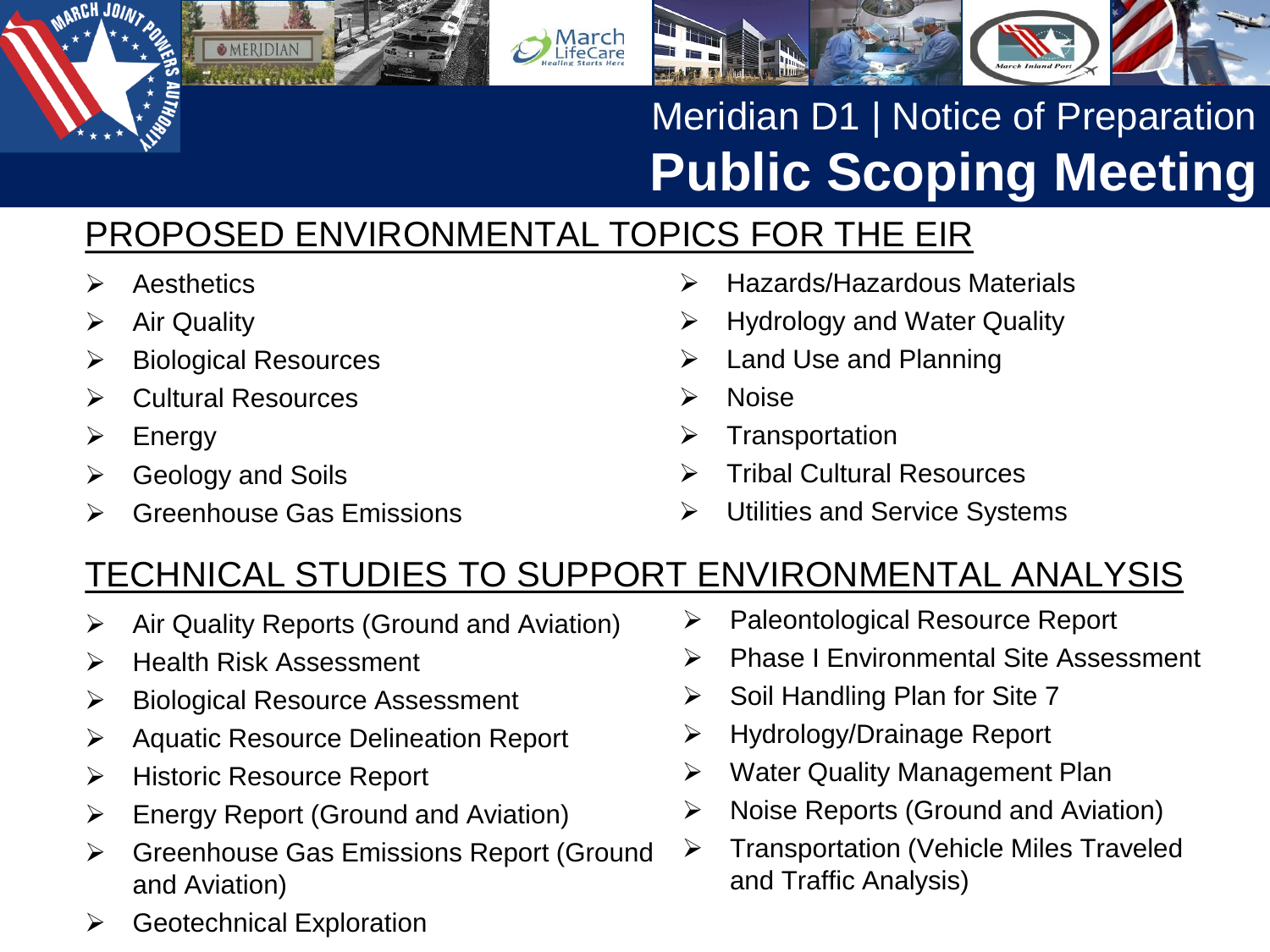

### ENVIRONMENTAL THRESHOLDS TO BE EVALUATED

**March**<br>LifeCare

- **Aesthetics** 
	- Light and Glare

**MERIDIAN** 

- $\triangleright$  Air Quality
	- Conflicts with air quality plans
	- Cumulative net increase of criteria pollutants
	- **Exposure of Sensitive receptors to** pollutant concentrations
	- Other emissions, such as odors
- $\triangleright$  Biological Resources
	- Candidate, sensitive or special status species
	- Riparian habitat or other sensitive natural community
	- **•** Wetlands
	- Interference with movement or migration
	- Conflicts with ordinances or Habitat Conservation Plan
- Cultural Resources
	- Historical Resource
	- Archeological Resource
	- Human Remains
- $\triangleright$  Energy
	- Wasteful, inefficient or unnecessary consumption of energy
	- Conflicts with energy plans
- $\triangleright$  Geology and Soils
	- **Seismic ground shaking or liquefaction**
	- **Unstable geologic unit or soil**
	- Expansive soils
	- Paleontological Resources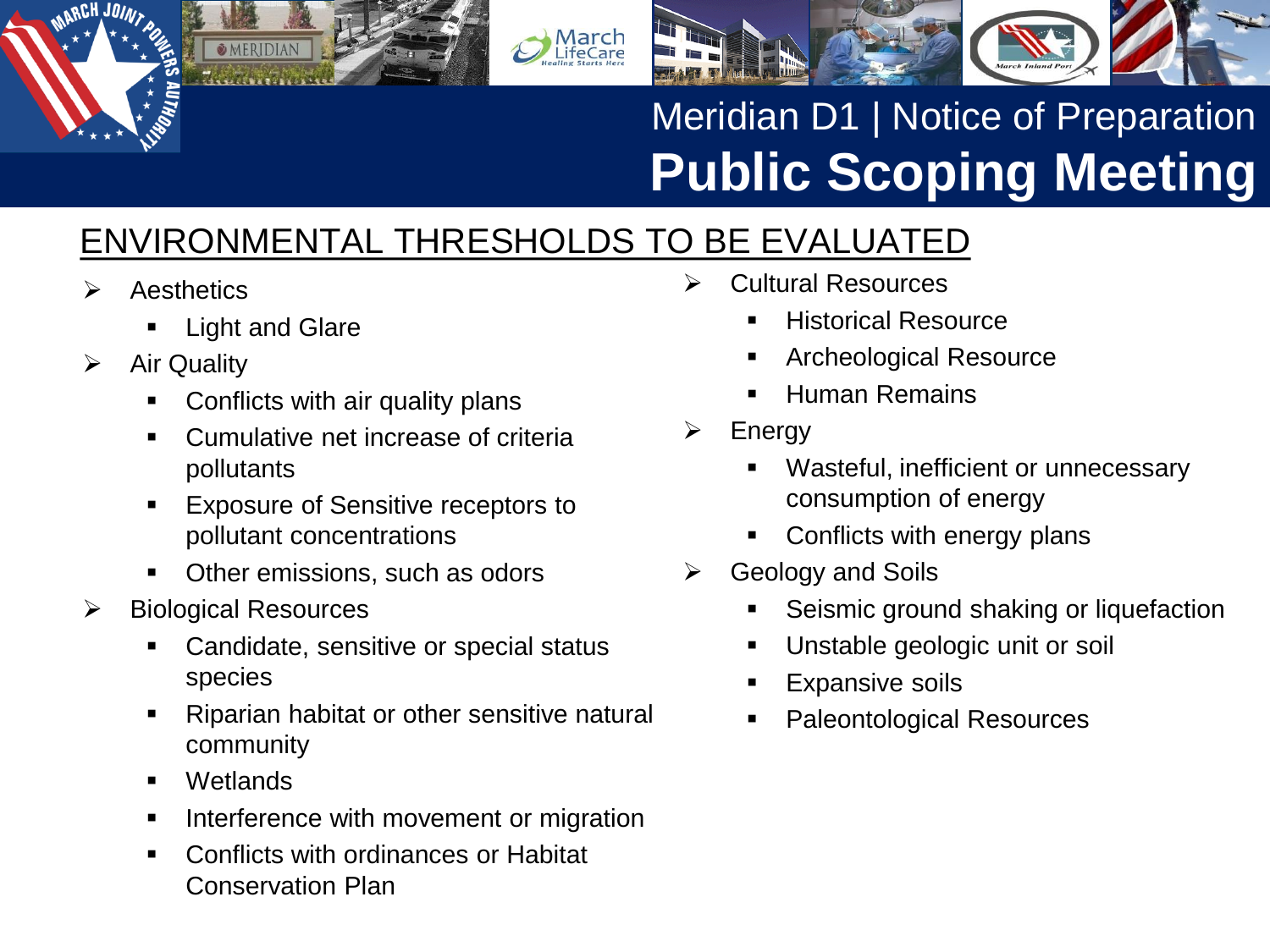

#### ENVIRONMENTAL THRESHOLDS TO BE EVALUATED

**March**<br>LifeCare

**►** Greenhouse Gas Emissions

**MERIDIAN** 

- Generate greenhouse gas emissions
- Conflict with a plan, policy, or ordinance
- $\triangleright$  Hazards and Hazardous Materials
	- Transport, use, or disposal of hazardous materials
	- **Upset and accident conditions** releasing hazardous materials
	- Listed on a hazardous materials site
	- **EXAGITED Airport safety hazards**
- Hydrology and Water Quality
	- Violate water quality standards/degrade water quality
	- Decrease groundwater or interfere with recharge
	- Alter existing drainage pattern
		- o Erosion/siltation
		- o Increase runoff
		- o Exceed runoff capacity
		- o Impede or redirect floods
	- Release of pollutants due to flood inundation
	- Conflict with water quality or groundwater plans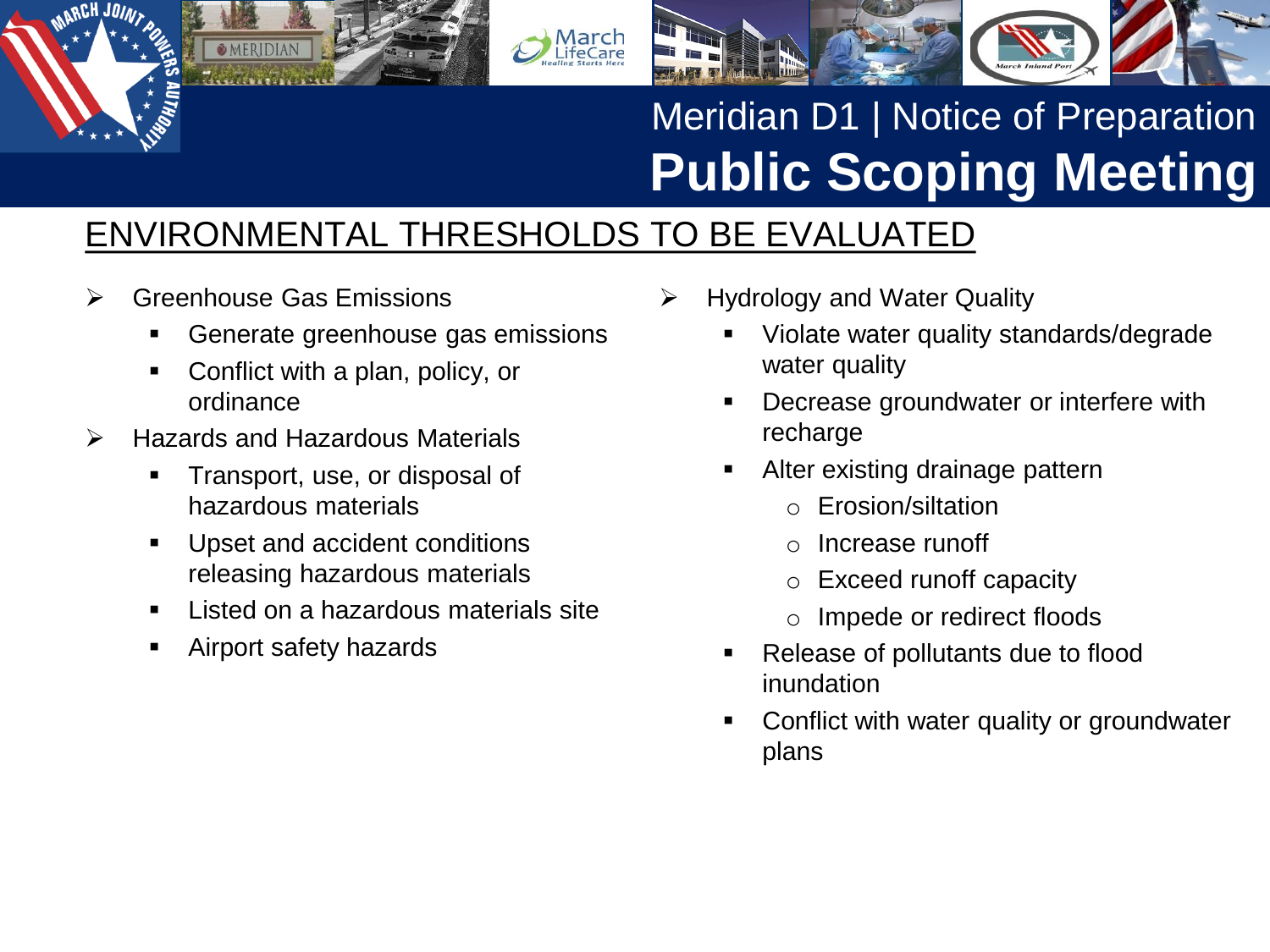

### ENVIRONMENTAL THRESHOLDS TO BE EVALUATED

Land Use and Planning

**MERIDIAN** 

- **Environmental impact due to a conflict** with land use plan, policy, or regulation
- $\triangleright$  Noise
	- Generate substantial noise in excess of standards
	- **Groundborne vibration/noise**
	- **Exposure to airport noise**
	- Aircraft operation noise (sleep disturbance)
- $\triangleright$  Transportation
	- Conflict with program, plan, ordinance, or policy
	- **Vehicle Miles Traveled**

### ALTERNATIVES AND CUMULATIVE ANALYSIS

- $\triangleright$  All EIRs are required to analyze Alternatives and Cumulative Effects
- Reasonable Range of Alternatives, including "No Project" Alternative (always required)
- $\triangleright$  Cumulative Effects = proposed Project activities + other projects in the area
- Tribal Cultural Resources
	- Listed or eligible resource impacts
	- Tribal cultural resource impacts
- **▶ Utilities and Service Systems** 
	- New or expanded facilities
	- Sufficient water supplies
	- Adequate wastewater capacity
	- Generation of solid waste
	- Compliance with solid waste regulations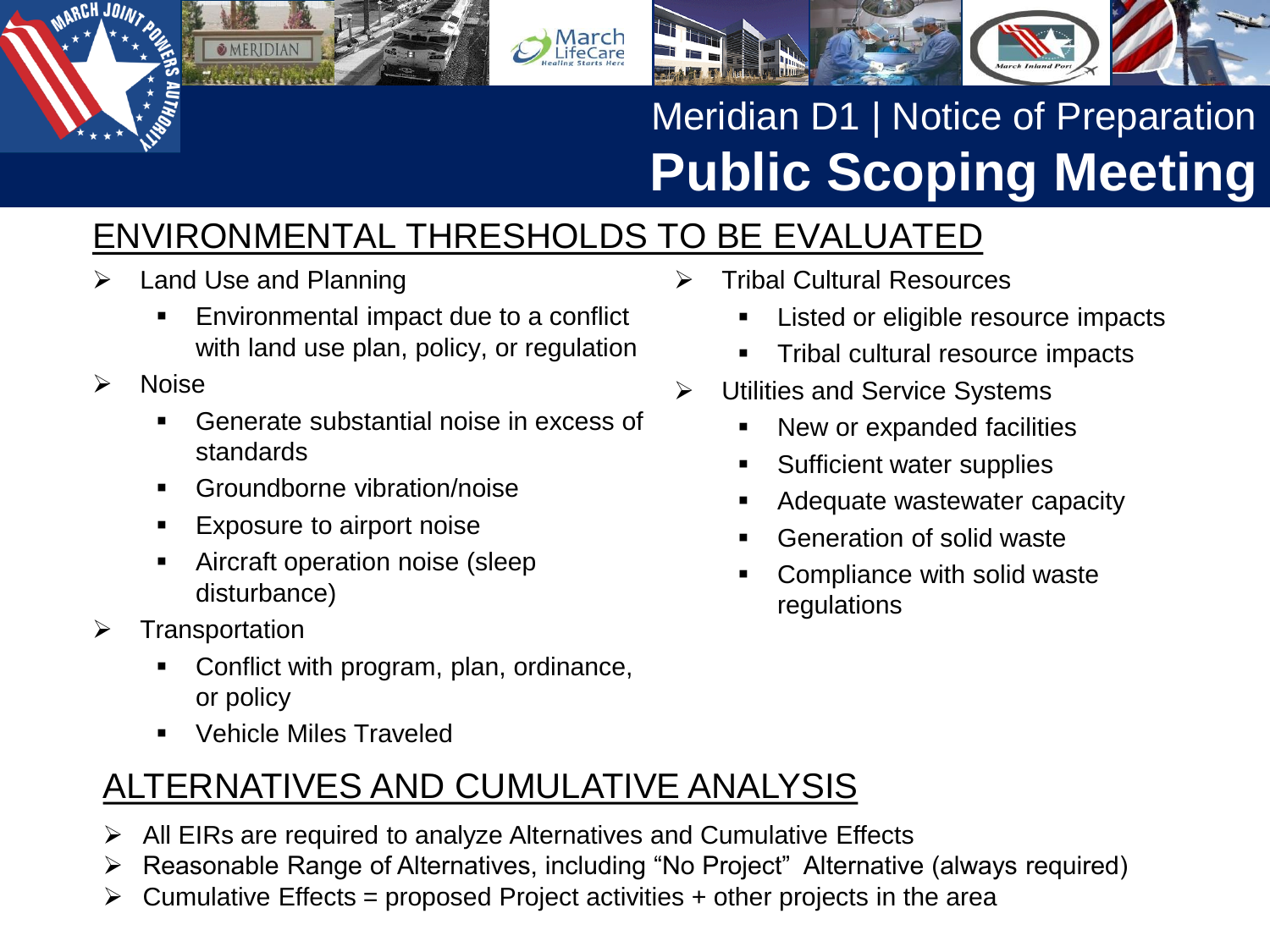### CEQA SCHEDULE / PROCESS

- Initial Study/Notice of Preparation/Scoping
	-

**MERIDIAN** 

- 
- IS/NOP comment period close: Thursday, April 29, 2021
- $\triangleright$  Draft EIR
	- **Prepare Draft EIR:** Spring / Summer 2021
	-
- $\triangleright$  Final EIR
	- Prepare Final EIR: Fall 2021
	- Responses to comments raised during 45-day review period
	- Mitigation Monitoring and Reporting Program
- $\triangleright$  EIR Certification
	- March Joint Powers Commission: Fall / Winter 2021

#### OPPORTUNITIES FOR PUBLIC INPUT

- Notice of Preparation Public Scoping period (March 31, 2021- April 29, 2021)
- $\triangleright$  Completion of Draft EIR 45-day public review period
- Public agencies have another opportunity 10 days prior to project approval
- Public Hearings

 IS/NOP release: Wednesday, March 31, 2021 Scoping Meeting: Thursday, April 14, 2021

■ Release Draft EIR: Summer / Fall 2021 (45 day Public Comment Period)



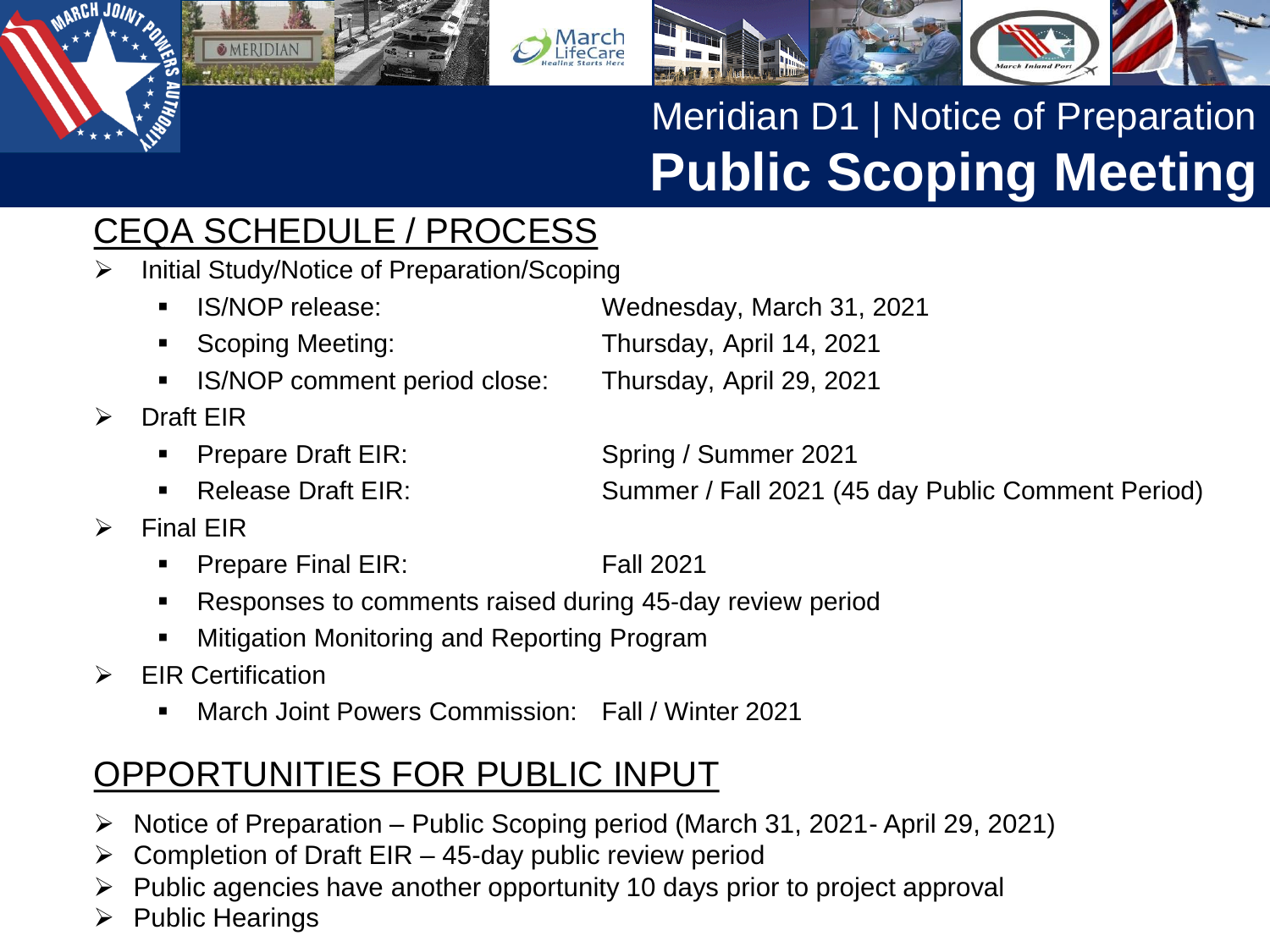

#### NOP SCOPING COMMENTS

This meeting is limited to COMMENTS regarding the scope of the Draft EIR.

Written Comments:

**ØMERIDIAN** 

Written comments can be provided to Jeffrey Smith, Principal Planner

- o via email: [smith@marchjpa.com](mailto:smith@marchjpa.com)
- o March Joint Powers Authority, 14205 Meridian Parkway, Suite 140 Riverside, CA , 92518
- Verbal Comment Process:
	- If you joined via internet browser or the Zoom desktop or mobile app, please click the "Raise Hand" icon.
	- Commenters will be called upon in the order that the comment requests are received.
	- We will notify you when you can unmute and begin your comment.
	- **Commenters will have an opportunity to speak for 2 minutes.**
	- A verbal cue will be provided when your 2 minutes are almost up.
	- Verbal comments are to be submitted in writing in order to be considered in the Draft EIR.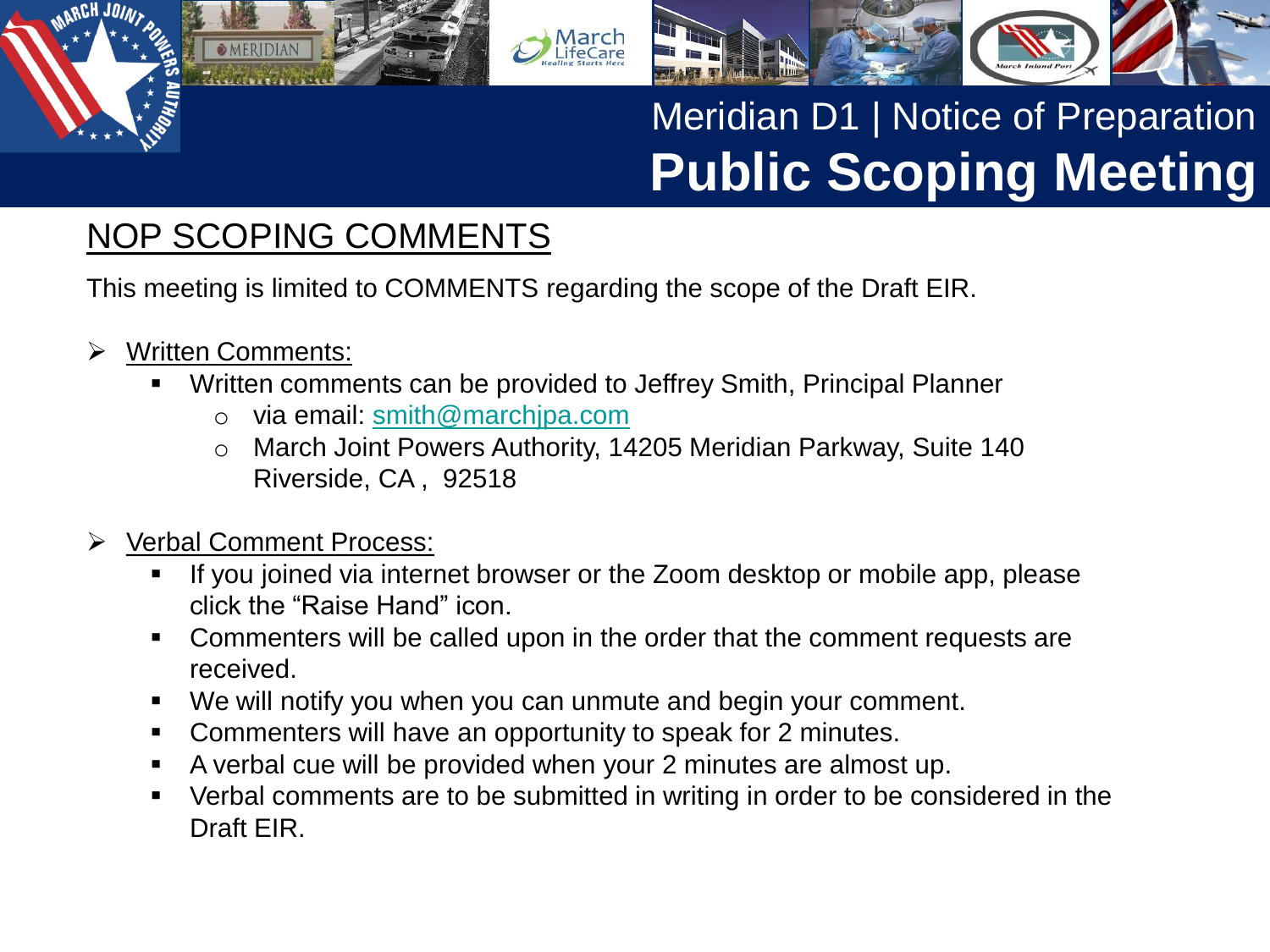

## **THE NOP COMMENT PERIOD CLOSES THURSDAY, APRIL 29, 2021 AT 5:00 P.M**.

M**arch**<br>LifeCare

**Written comments on the scope of the EIR should be sent to:**

Jeffrey Smith, Principal Planner March Joint Powers Authority 14205 Meridian Parkway, Suite 140 Riverside, CA 92518 email: [smith@marchjpa.com](mailto:smith@marchjpa.com)

**The NOP/IS and Presentation are posted on March JPA's website at:**

<https://www.marchjpa.com/planning.php>